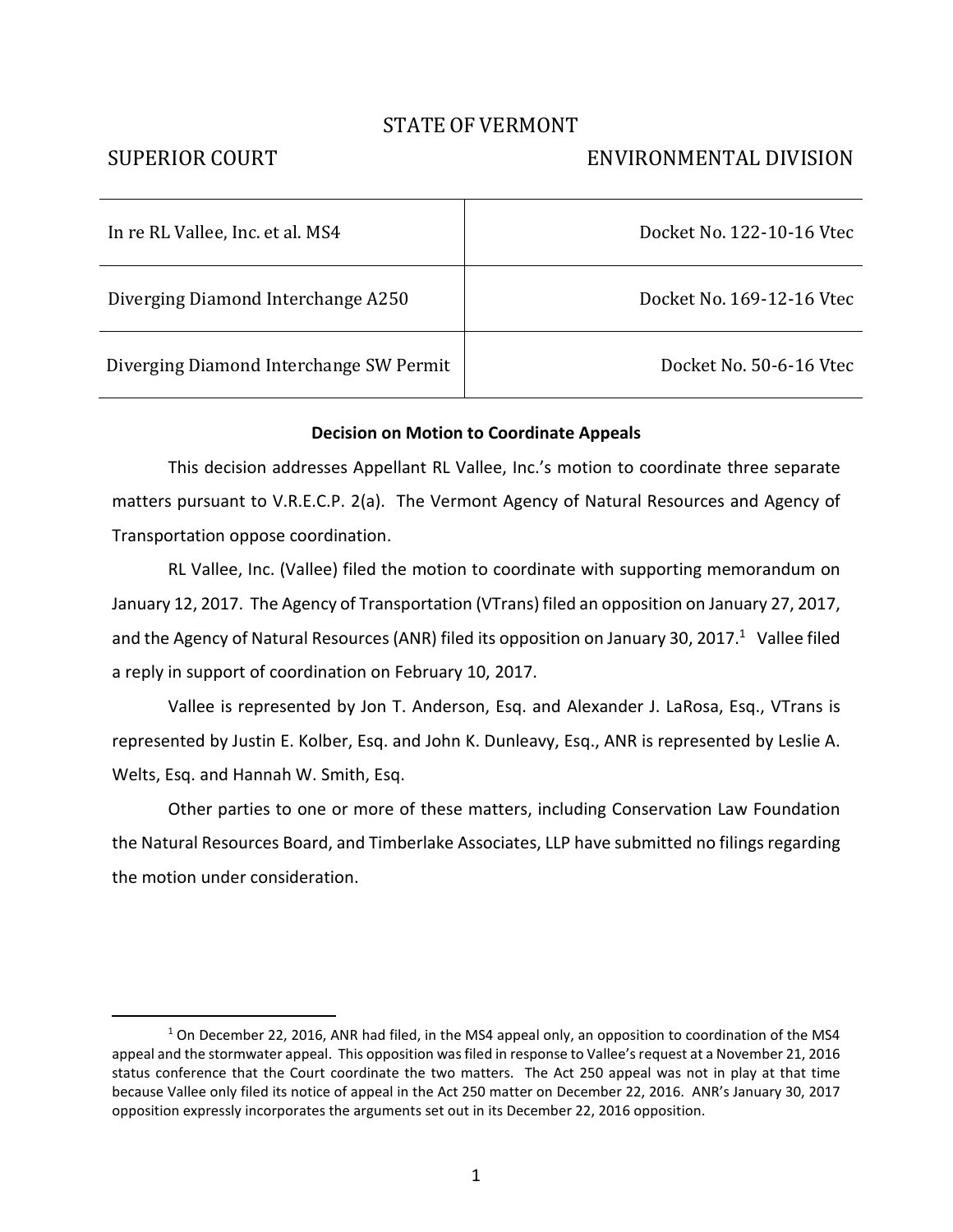#### **Legal Basis for Coordination**

This Court has discretion to coordinate appeals as follows:

On motion of a party, or on the court's own motion, where the same violation or project involves multiple proceedings that have resulted or may result in separate hearings or appeals in the Environmental Court, or where different violations or projects involve significant common issues of law or fact, the court may advance, defer, coordinate, or combine proceedings and may make other orders that will promote expeditious and fair proceedings and avoid unnecessary costs or delay.

V.R.E.C.P. 2(b); see also 10 V.S.A. § 8504(g) ("The Environmental Division may consolidate or coordinate different appeals where those appeals all relate to the same project.").

#### **Background**

In the matter of In re Vallee, Inc. et al. MS4, Docket No. 122-10-16 Vtec (the MS4 appeal), Vallee alleges that VTrans is not in compliance with its Vermont Small Municipal Separate Storm Sewer System (MS4) General Permit due to phosphorus discharges from the MS4 in the Town of Colchester and City of Winooski into Sunnyside Brook and Lake Champlain.

In the matter of Diverging Diamond Act 250 Appeal, Docket No. 169-12-16 Vtec (the Act 250 appeal), Vallee challenges the issuance of an Act 250 permit to construct a Diverging Diamond Interchange (DDI) at U.S. Routes 2 and 7 and I-89 Exit 16; to regrade, expand, and resurface portions of Routes 2 and 7; and to expand and add lanes to nearby roads (collectively, the DDI project), all in the Town of Colchester.

In the matter of Diverging Diamond SW Permit, Docket No. 50-6-16 Vtec (the stormwater appeal), Vallee challenges the issuance of a stormwater permit issued by ANR to VTrans to discharge stormwater runoff from the same DDI that is challenged in the Act 250 appeal.

### **Discussion**

We agree that the stormwater appeal and the Act 250 appeal involve the same project: the DDI. The Act 250 permit authorizes the construction of the DDI project. Land Use Permit #4C1271. The stormwater permit "grant[s] permission to discharge stormwater runoff from the" DDI. Stormwater Discharge Permit No 6946-INDS at 1. The stormwater and Act 250 appeals will also "involve significant common issues of law [and] fact." V.R.E.C.P. 2(b). Both appeals involve issues of fact related to the nature of the stormwater runoff from the DDI into Sunnyside Brook, and the measures taken by VTrans to manage that runoff. Both appeals also involve legal issues

2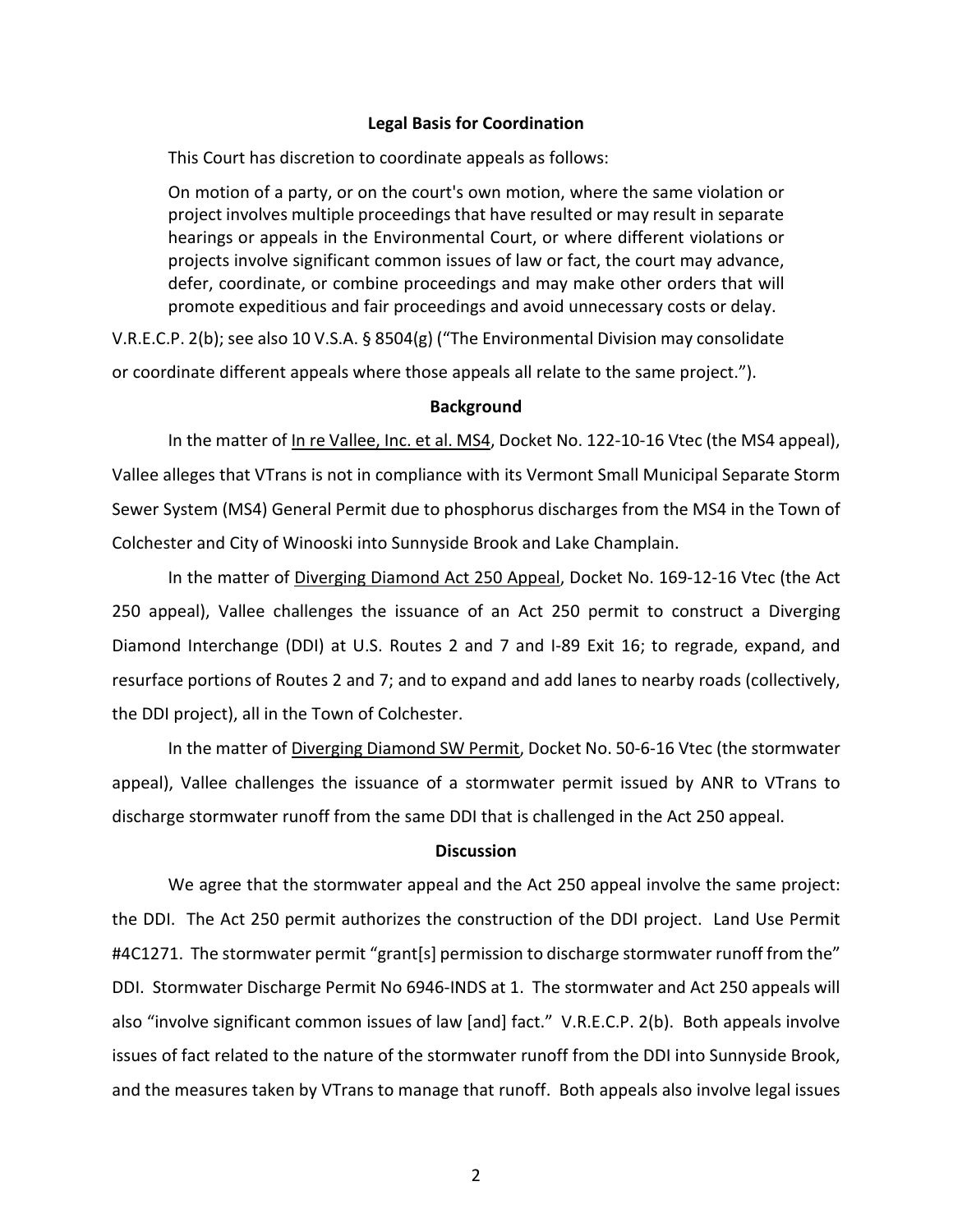tied to compliance with the Vermont Stormwater Rules and the Vermont Stormwater Management Manual. Because the two appeals involve the same project, and common issues of law and fact, we conclude that coordination at this time "will promote expeditious and fair proceedings and avoid unnecessary costs or delay." V.R.E.C.P. 2(b). For this reason, the motion to coordinate is GRANTED for the stormwater and Act 250 appeals.<sup>2</sup>

We do not find the same degree of commonality when it comes to the MS4 permit.

First, the matters do not involve the same project. While the stormwater and Act 250 appeals are limited to the DDI project, the MS4 permit appeal involves discharges from VTrans facilities and state highways in Urbanized Areas, not just the DDI project.

Second, the matters do not turn on common issues of law. As set out above, the stormwater and Act 250 appeals involve compliance with compliance with the Vermont Stormwater Rules and the Vermont Stormwater Management Manual. The MS4 appeal involves compliance with conditions in the MS4 permit and associated VTrans authorization and Stormwater Management Plan.

In addition, we do not believe that coordinating the MS4 appeal with the other two matters will serve to "promote expeditious and fair proceedings and avoid unnecessary costs or delay." V.R.E.C.P. 2(b). ANR points out that coordinating in spite of the different legal standards would risk confusing the matters. ANR and VTrans also argue that the MS4 appeal involves purely legal questions that can be resolved through pretrial motion practice. If this is the case, then coordinating with the other two matters on appeal would not help expedite resolution of the MS4 appeal.

For these reasons, the motion to coordinate is **DENIED** for the MS4 appeal. This denial is made with the caveat that the Court may be amenable to coordinating all three matters if the MS4 appeal is not resolved through motion practice, and if the Court determines that coordination is appropriate under V.R.E.C.P. 2(b).

 $\overline{a}$ 

<sup>&</sup>lt;sup>2</sup> If at some future stage of these proceedings the Court becomes aware that coordination will no longer serve to promote expeditious and fair proceedings and avoid unnecessary costs or delay, we may undo coordination of the two matters.